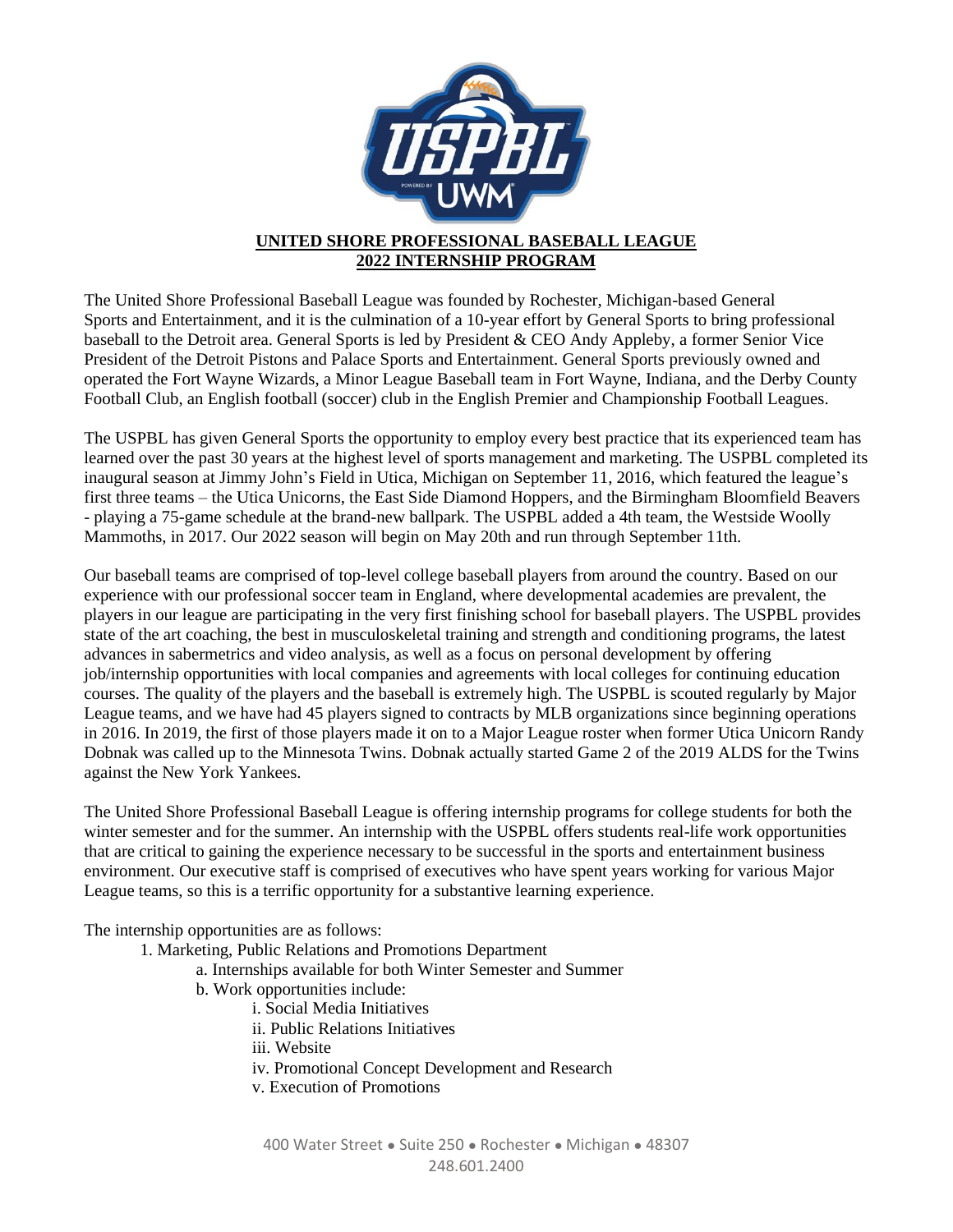

- 2. Corporate Partnership Department
	- a. Internships available for both Winter Semester and Summer
	- b. Work opportunities include:
		- i. Sponsor Research
		- ii. Sponsorship Proposal Development
		- iii. Customer Relations
		- iv. Sponsorship Fulfillment
- 3. Tickets, Groups and Premium Sales Department
	- a. Internships available for both Winter Semester and Summer
		- b. Work opportunities include:
			- i. Sales Research
			- ii. Sales Calls and Sales Meetings
			- iii. Customer Relations
			- iv. Ticket, Group and Premium Sales Fulfillment
- 4. Stadium Operations / Event Staff
	- a. Internships available for Summer
	- b. Work opportunities include:
		- i. Assisting with stadium operations
		- ii. Assisting with game day operations at Jimmy John's Field
- 5. Baseball Operations
	- a. Internships available for both Winter Semester and Summer
	- b. Work opportunities include:
		- i. Assisting with coach and player recruiting efforts
		- ii. Assisting with development of host family program
		- iii. Assisting with development of tryouts and player draft
		- iv. Assisting with tracking game and player statistics
		- v. Field set up and tear down for practice and games.
		- vi. Assist the clubhouse managers with a variety of tasks.
- 6. Merchandise Department
	- a. Internships available for both Winter Semester and Summer
	- b. Work opportunities include:
		- i. Assisting with development of overall merchandise plan
		- ii. Assisting with merchandise marketing and sales both at the ballpark and through other online or retail locations.
- 7. Food & Beverage Department
	- a. Internships available for Summer
	- b. Work opportunities include:
		- i. Assisting with development of overall food and beverage plan at Jimmy John's Field
		- ii. Assisting with food and beverage merchandising, sales, and operations at Jimmy John's Field.
- 8. Office of Chief Operating Officer
	- a. Internships available for both Winter Semester and Summer
		- b. Work opportunities include:

i. Assisting with overall business operations for the league at the Front Office headquarters.